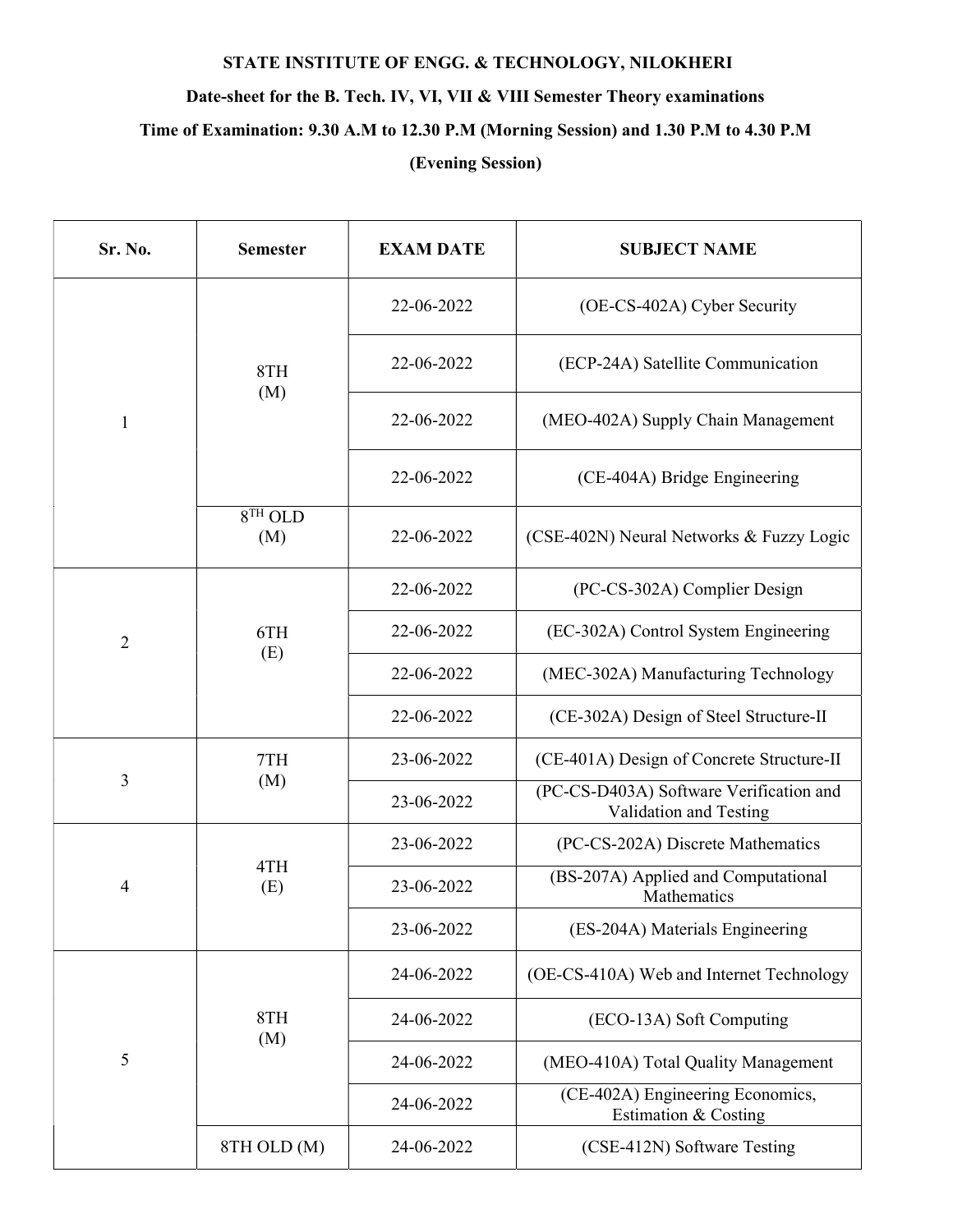| 6  | 6TH<br>(E)    | 24-06-2022 | (PC-CS-304A) Computer Networks                                    |
|----|---------------|------------|-------------------------------------------------------------------|
|    |               | 24-06-2022 | (EC-306A) Verilog HDL                                             |
|    |               | 24-06-2022 | (MEC-304A) Design of Machine Elements                             |
|    |               | 24-06-2022 | (CE-304A) Transportation Engineering                              |
| 7  | 4TH<br>(E)    | 25-06-2022 | (PC-CS-204A) Internet Technology and<br>Management                |
|    |               | 25-06-2022 | (EC-202A) Digital Communication                                   |
|    |               | 25-06-2022 | (MEC-202A) Applied Thermodynamics                                 |
|    |               | 25-06-2022 | (ES-205A) Engineering Mechanics                                   |
| 8  | 8TH<br>(M)    | 27-06-2022 | (ECO-16A) Mixed Signal Design                                     |
|    |               | 27-06-2022 | (EL-420A) Prestress Concrete                                      |
|    | 8TH OLD (M)   | 27-06-2022 | (CSE-404N) Mobile Apps Development                                |
| 9  | 6TH<br>(E)    | 27-06-2022 | (PE-CS-S308A) Mobile Ad-hoc and Wireless<br><b>Sensor Network</b> |
|    |               | 27-06-2022 | (HM-901A) Organizational Behavior                                 |
|    |               | 27-06-2022 | (HM-901A) Organizational Behavior                                 |
|    |               | 27-06-2022 | (CE-306A) Irrigation Engineering                                  |
| 10 | 4TH<br>(E)    | 28-06-2022 | (PC-CS-206A) Operating Systems                                    |
|    |               | 28-06-2022 | (EC-206A) Analog Circuits                                         |
|    |               | 28-06-2022 | (MEC-204A) Fluid Mechanics & Fluid<br>Mechanics                   |
|    |               | 28-06-2022 | (CE-202A) Structural Analysis-I                                   |
| 11 | 8TH<br>(M)    | 29-06-2022 | (PE-CS-A404A) Computer Graphics                                   |
|    |               | 29-06-2022 | (ECP-18A) Wireless Communication                                  |
|    |               | 29-06-2022 | (MEP-404A) Automobile Engineering                                 |
|    |               | 29-06-2022 | (EL-428A) Waste Water Treatment                                   |
|    | $8TH$ OLD (M) | 29-06-2022 | (CSE-420N) Cloud Computing                                        |
| 12 | 6TH<br>(E)    | 29-06-2022 | (PE-CS-S314A) Unix & Linux Programming                            |